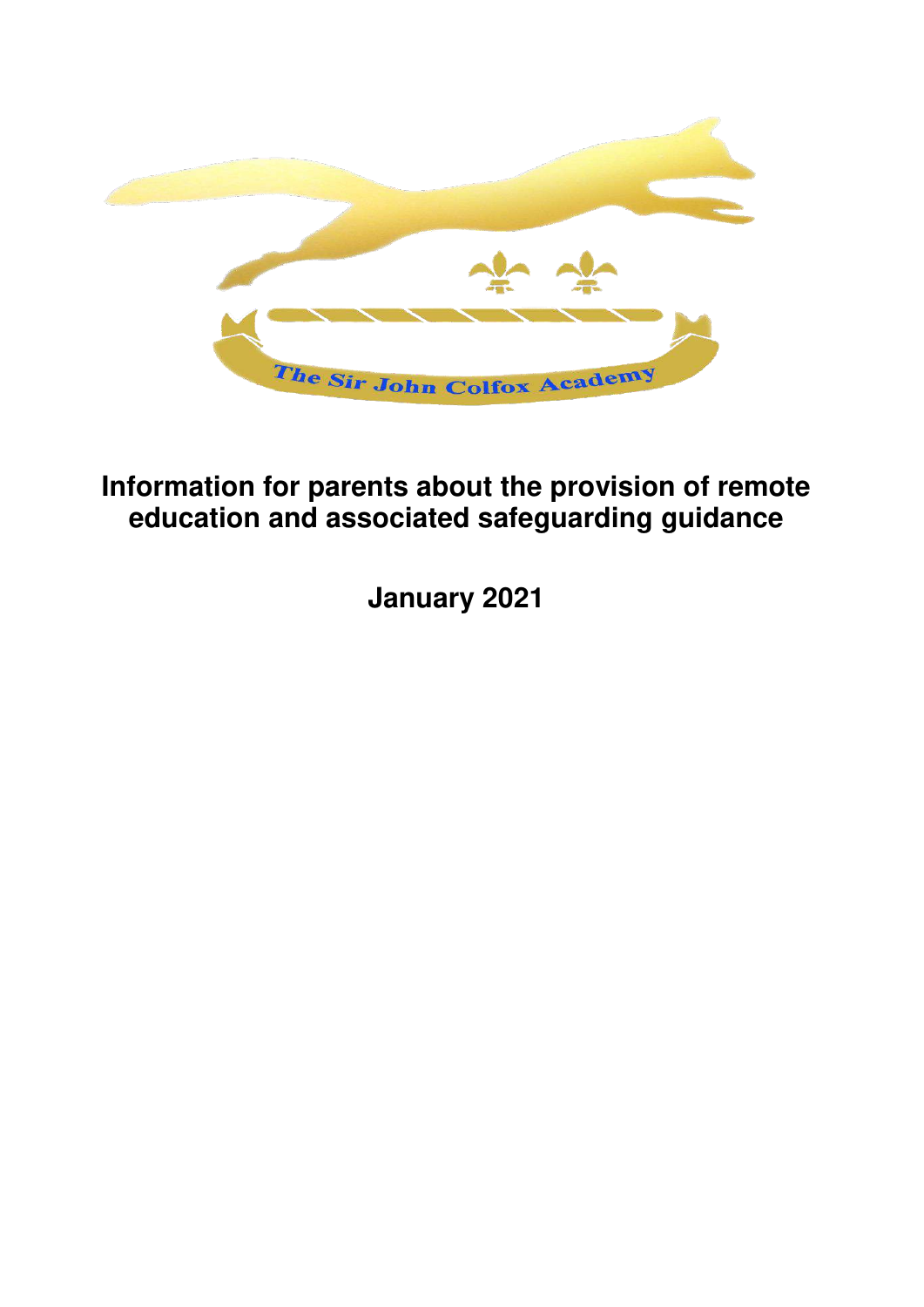# **Remote education provision: information for parents**

This information is intended to provide clarity and transparency to students and parents or carers about what to expect from remote education if local restrictions require entire cohorts (or bubbles) to remain at home.

For details of what to expect where individual students are self-isolating, please see the final section of this page.

### **The remote curriculum: what is taught to students at home**

A student's first day or two of being educated remotely might look different from our standard approach, while we take all necessary actions to prepare for a longer period of remote teaching.

#### **What should my child expect from immediate remote education in the first day or two of students being sent home?**

Students will initially complete work using the Knowledge Organisers which are published on the website (see<https://www.colfox.org/homework-by-subject/>). They will also have immediate access to Teams which is being used for the setting of homework during any periods of partial closure/bubbles being sent home. Teams will be used for the setting of all work during full closure/prolonged periods of online learning. Paper copies of work can be requested via your child's Tutor or Head of School.

#### **Following the first few days of remote education, will my child be taught broadly the same curriculum as they would if they were in school?**

Yes. During any period of prolonged online learning all students will be taught the same timetabled lessons as they would if they were in school. They will have 5 lessons of work set each day.

### **Remote teaching and study time each day**

### **How long can I expect work set by the school to take my child each day?**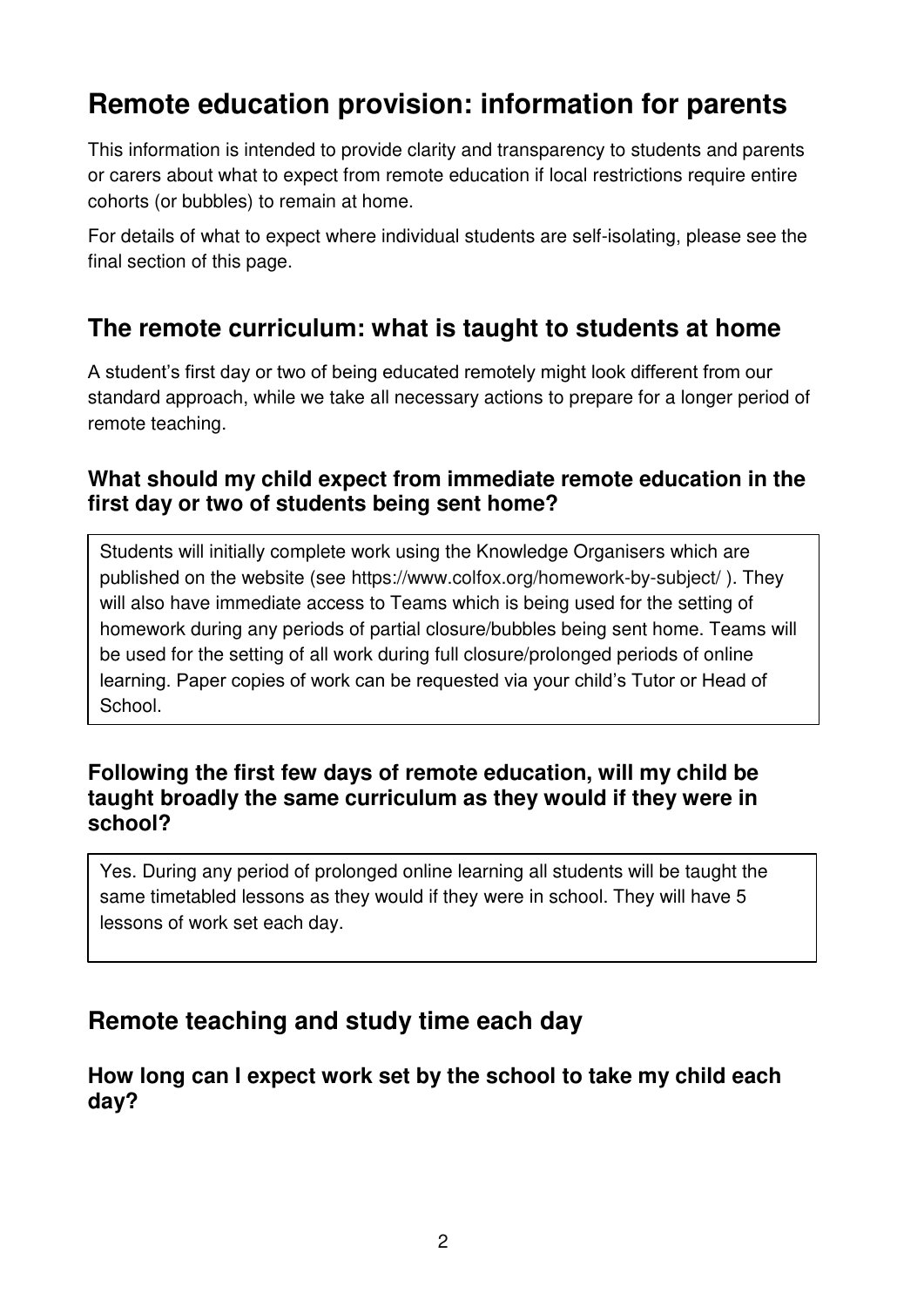| Secondary school-aged pupils not<br>working towards formal qualifications<br>this year | In Years 7-9 students will be set work<br>from 5 subject areas each day which<br>should take around 45 mins for each<br>lesson to complete. |
|----------------------------------------------------------------------------------------|---------------------------------------------------------------------------------------------------------------------------------------------|
| Secondary school-aged pupils                                                           | As above for Years 10-13 but with                                                                                                           |
| working towards formal qualifications                                                  | additional independent study/revision                                                                                                       |
| this year                                                                              | tasks also being set.                                                                                                                       |

### **Accessing remote education**

### **How will my child access any online remote education you are providing?**

All work will be set via Microsoft Teams.

### **If my child does not have digital or online access at home, how will you support them to access remote education?**

In addition to the DfE allocated devices to individual students we are able to loan laptops/dongles etc. to students who are struggling to access the online provision. Parents should contact their child's Head of School in the first instance to discuss what they might need or the Academy Office (01308 [422291/](mailto:422291/%20office@colfox.dorset.sch.uk)  [office@colfox.dorset.sch.uk\)](mailto:422291/%20office@colfox.dorset.sch.uk)

### **How will my child be taught remotely?**

We use a combination of the following approaches to teach pupils remotely: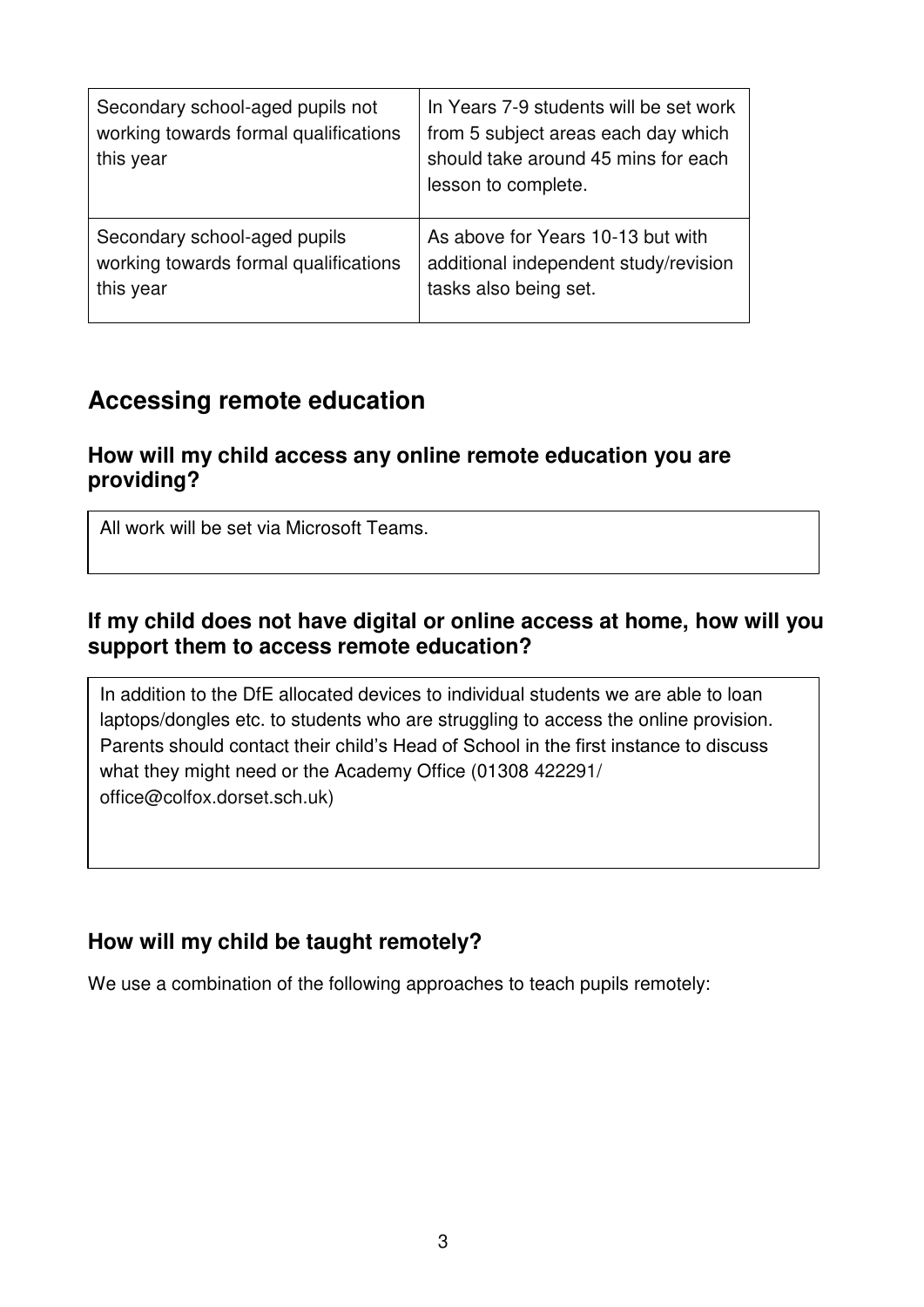- Worksheets/resources produced by class teachers
- recorded teaching (e.g. Oak National Academy lessons, video/audio recordings made by teachers)
- live teaching (online lessons)
- textbooks and reading books pupils have at home
- scanned copies of textbooks and reading books
- commercially available websites supporting the teaching of specific subjects or areas, including video clips or sequences

# **Engagement and feedback**

### **What are your expectations for my child's engagement and the support that we as parents and carers should provide at home?**

Students are now very experienced at using Teams so we expect them to follow their usual timetable every day but recognise that due to home circumstances they will not necessarily access their learning at the usual lesson times. Parents and carers can help their children with organising their time and encouraging good study habits and by contacting us if they have concerns.

### **How will you check whether my child is engaging with their work and how will I be informed if there are concerns?**

Class teachers will monitor students' engagement and completion of work. Surveys will be completed on a regular basis so that we can track engagement across subject areas. Where there are concerns in just one subject area the class teacher or Head of Faculty/Department will contact home. Where there are concerns across the curriculum the Tutor or Head of School will contact home.

### **How will you assess my child's work and progress?**

Our approach to feeding back on student work is as follows: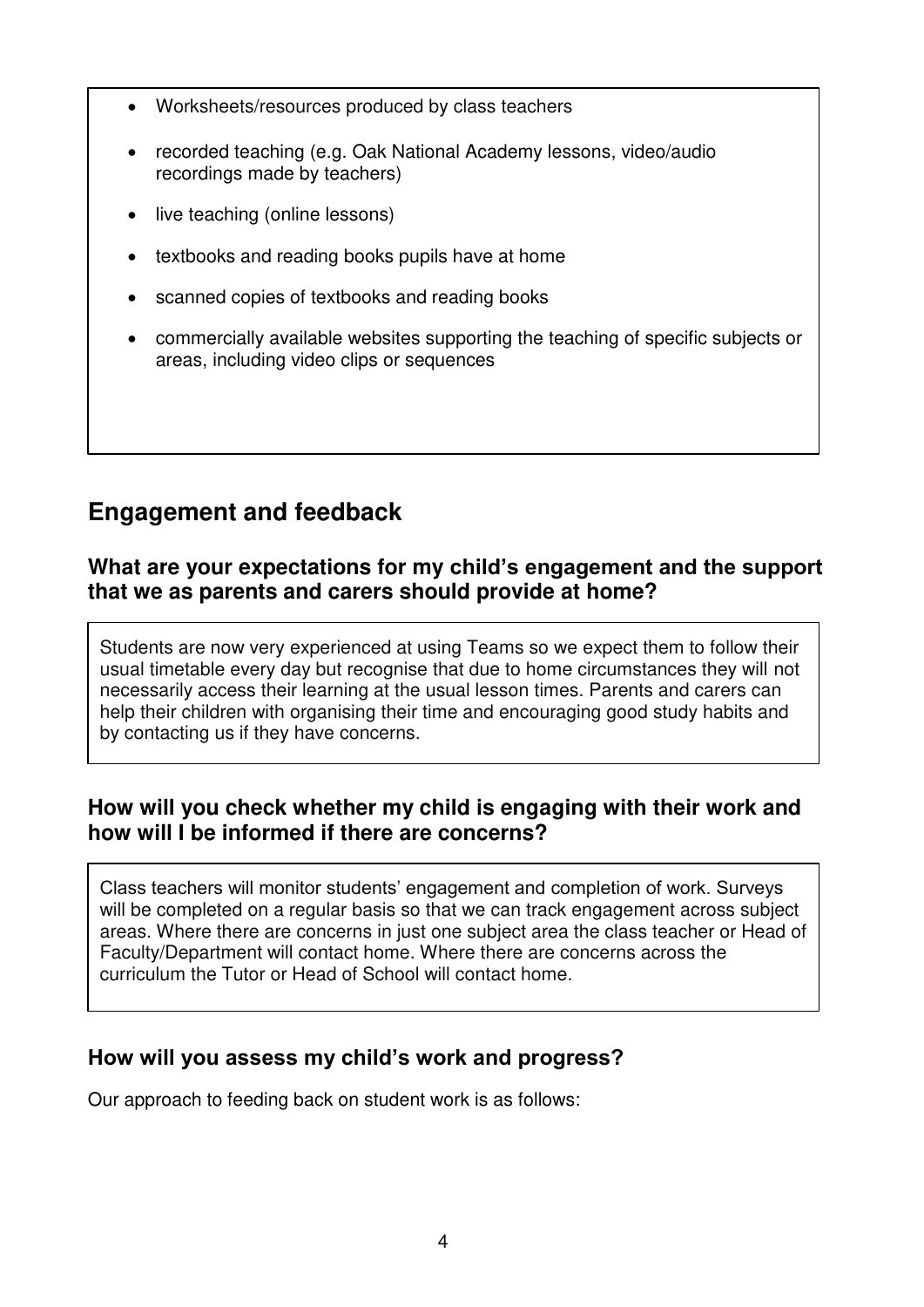Our approach to feedback mirrors our approach in school. We use the following strategies –

- Interactive quizzes
- Whole class feedback sheets
- Individual formative comments
- Summative grades
- Self-assessment

Teachers will provide some feedback on work every 2 weeks.

# **Additional support for students with particular needs**

### **How will you work with me to help my child who needs additional support from adults at home to access remote education?**

We recognise that some students, for example some students with special educational needs and disabilities (SEND), may not be able to access remote education without support from adults at home. We acknowledge the difficulties this may place on families, and we will work with parents and carers to support those pupils in the following ways:

- Teachers will ensure that all work set is challenging and accessible to all
- Teaching Assistants will continue to offer support via Teams to students they work with
- The SEND and Inclusion Team can be contacted at the school

### **Remote education for self-isolating students**

Where individual students need to self-isolate but the majority of their peer group remains in school, how remote education is provided will likely differ from the approach for whole groups. This is due to the challenges of teaching students both at home and in school.

### **If my child is not in school because they are self-isolating, how will their remote education differ from the approaches described above?**

Class teachers will ensure that work is set on Teams for students who have to selfisolate. This work will cover the same content as the in-school provision but might be delivered in a different format (e.g. it would not be possible to replicate an in-class discussion).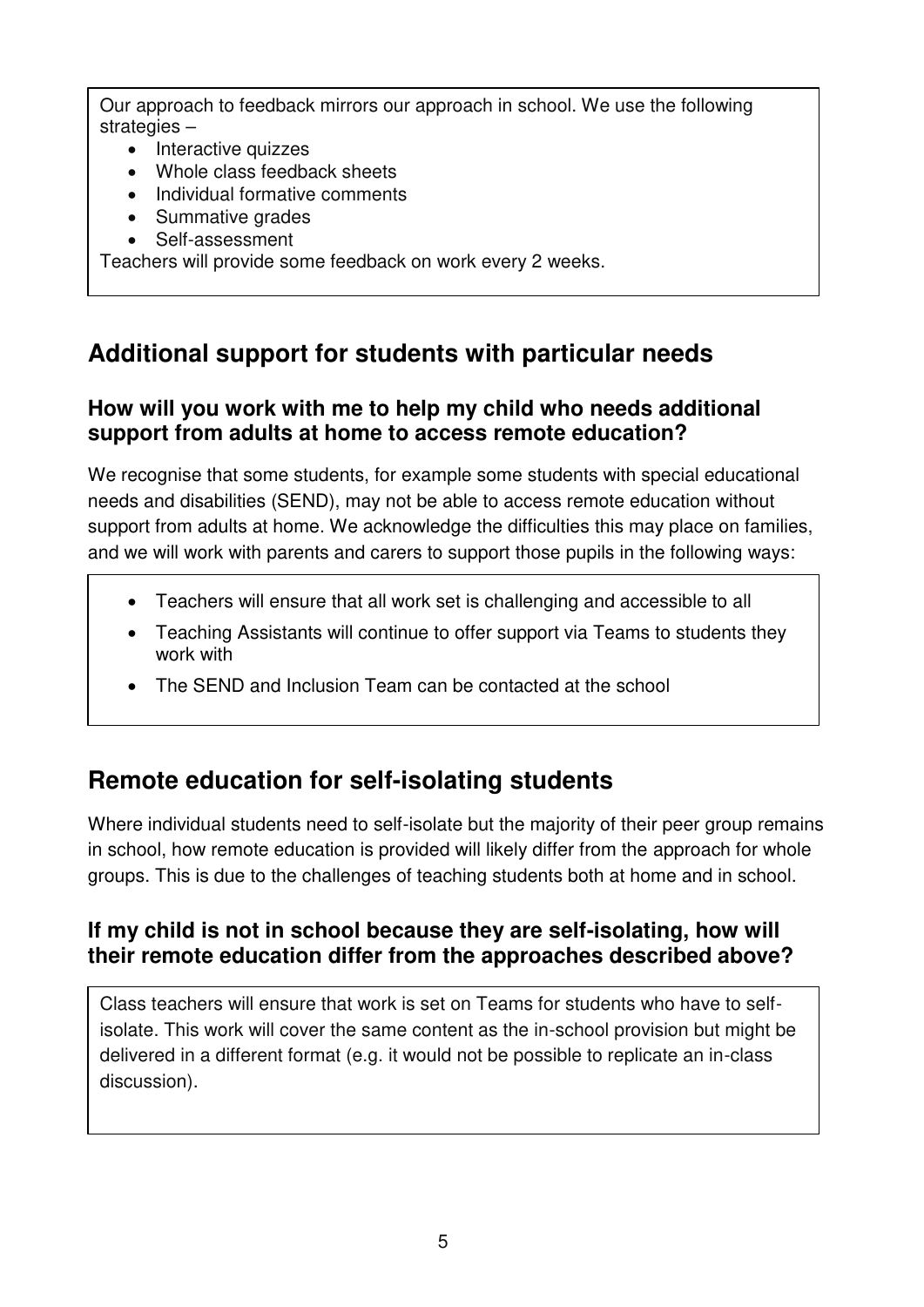# **Safeguarding guidance during remote education**

We have amended our Child Protection and Safeguarding Policies to incorporate potential issues which may arise during a period of remote education. This information can be accessed at [https://www.colfox.org/safeguarding/.](https://www.colfox.org/safeguarding/)

You will also find links here to external agencies able to provide support, including advice for mental health and online internet safety.

Tutors will make welfare calls to support students whilst at home every 4 weeks. You are welcome to contact tutors directly outside of this time if there are issues you would like to address.

The school pastoral, SEN and welfare teams will make weekly welfare calls to students who have been identified as likely to benefit from more regular support.

Counselling will continue virtually and the school will continue to work with external agencies, including social care, health and the police to support our students and families.

#### **Remote learning and safeguarding**

Our teaching and support staff will be adopting a blended learning approach as outlined in this document. This will include face-to-face contact via Teams, telephone calls and live lessons. The guidance below has been issued to safeguard students and our staff.

- Parents will be informed about any direct contact with students and the format of this. Parents must give consent for this including consent for recordings.
- Parents and students will be informed about whether the session is being recorded. Recordings will remain in school for safeguarding purposes and will not be shared externally.
- All contact will be during school hours, unless it is part of a calendared event such as a Parents' Evening, and on school devices.
- Telephone contact will be via parent telephone numbers held by the school.
- Students must not share, record or film any material from any session and this will be stated clearly at the start of each session.
- Students may contact staff during school hours via Teams or school e-mail addresses. The 'chat' function must be used to communicate with teachers only (not other students) and in a professional and respectful way.
- Students must be dressed appropriately for any live session ie not in pyjamas.